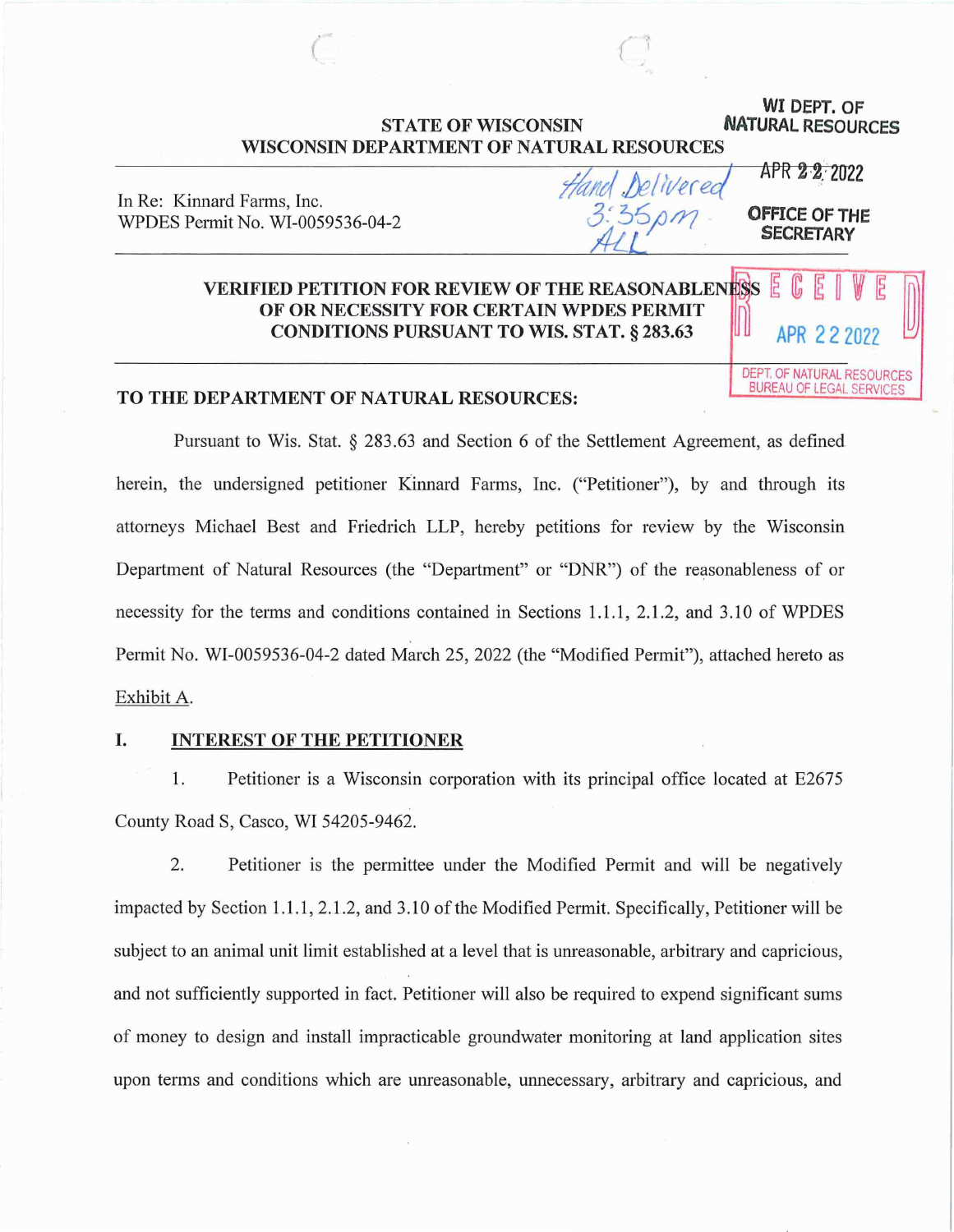not supported by an adequate factual basis.

## **II. BACKGROUND**

3. Petitioner applied for reissuance of, and was granted reissuance of, WPDES Permit No. WI-0059536-04-0 on January 29, 2018 (the "Original Permit").

4. Subsequently, Laura Hammer, Jodi Parins, Erik Sundqvist, Susie Vania, and Sandra Winnemueller ("Challengers") petitioned for review of the Original Permit, and DNR granted a contested case hearing (the "Contested Case") to address two questions: (i) whether the Permit is unreasonable because it does not include a limit on the maximum number of animal units; and (ii) whether the Permit is unreasonable because it does not require sampling or groundwater monitoring of groundwater at land application sites. Groundwater monitoring at land application sites is sometimes referred to as "off-site groundwater monitoring."

5. Petitioner, DNR, and the Challengers entered into a settlement agreement dated July 11, 2019 to resolve the Contested Case (the "Settlement Agreement"). In the Settlement Agreement, the parties agreed to resolve the Contested Case because certain issues concerning the legal authority of the Department were pending before the Wisconsin Supreme Court in *Clean Wisconsin, Inc. et al. v. Wisconsin Department of Natural Resources, et al., Case No. 2016-AP-1688* (the "Kinnard Case").

6. The Settlement Agreement contained the following provisions relevant to the animal unit maximum issue and the off-site groundwater monitoring issue:

> 2. If the Court decides in the Kinnard Case that DNR is not precluded by law from including an animal unit limit in a CAFO WPDES Permit, then DNR shall modify the Permit to include an animal unit limit. In determining the appropriate animal unit limit, DNR will consider, unless precluded by the Court: (i) the Kinnard Farms' capacity to store manure in compliance with the 180 day requirement in§§ NR 243.14(9), .15(3) & .17(3) Wis. Admin. Code; (ii) the Kinnard Farms' capacity to landspread manure in compliance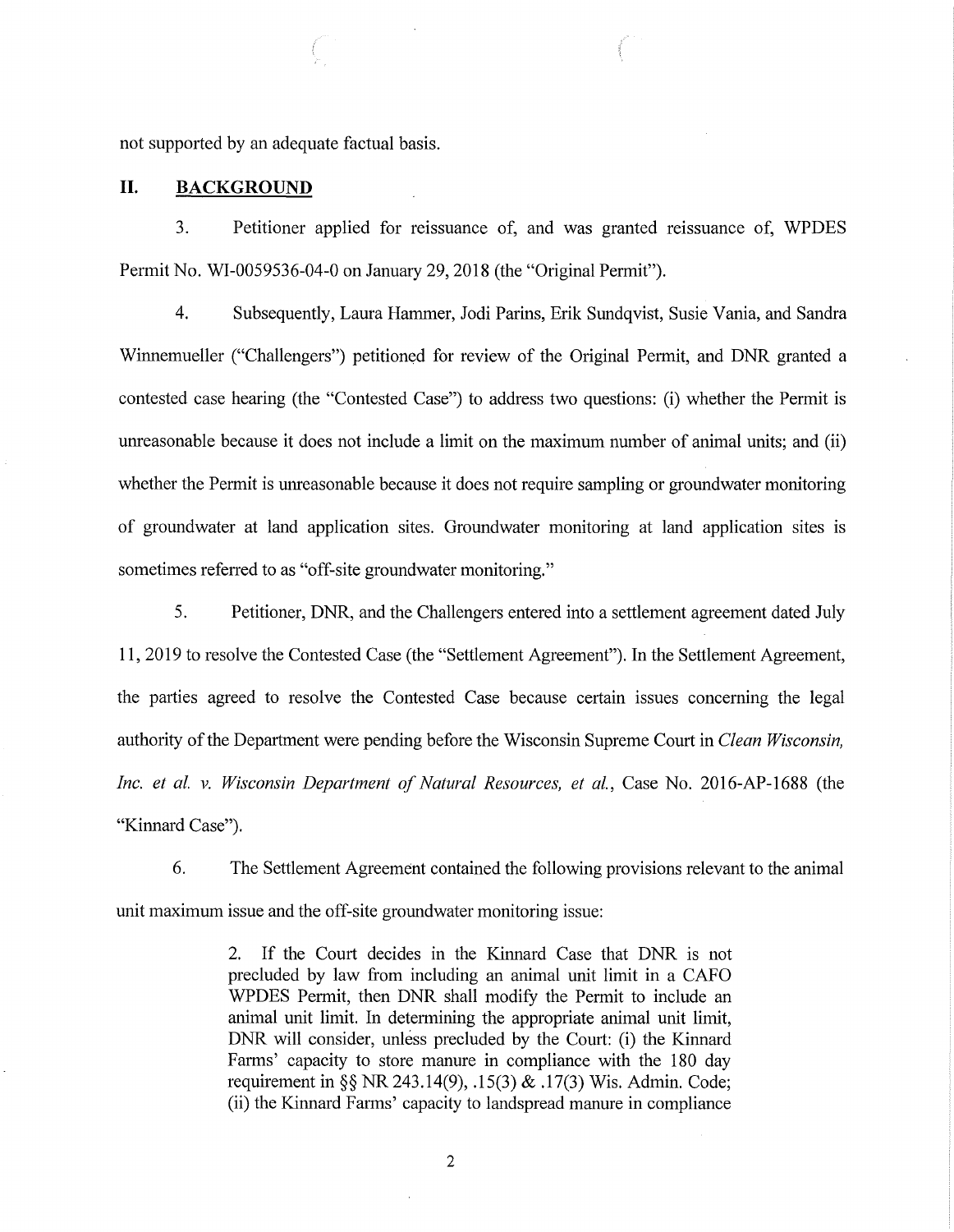with § NR 243.14 Wis. Admin. Code including, but not limited to, the requirement to prevent exceedances of groundwater quality standards at  $\S$  NR 243.14(2)(b)6 Wis. Admin. Code; and (iii) any other factors DNR is authorized to consider by statute, rule or the decision in the Kinnard Case.

3. If the Court decides in the Kinnard Case that DNR is not precluded by law from including in a CAPO WPDES permit terms requiring groundwater monitoring at landspreading sites, then DNR shall detennine whether it is practicable to require monitoring wells at one or more of Kinnard Farms' proposed landspreading sites in compliance with the Administrative Law Judge's Findings of Fact, Conclusions of Law and Order in Division of Hearings and Appeals Case No.: IH-12-071 dated October 29, 2014. In determining the practicability of groundwater monitoring at Kinnard Farms' landspreading sites DNR will consider, unless precluded by the Court: (i) the site-specific conditions at the proposed Kinnard Farms' landspreading locations regarding soil make up, nutrient uptake, groundwater quality, and potential for groundwater contamination; (ii) the extent of Kinnard Farms land ownership or control in relation to potential receptors; (iii) the extent of voluntarily willing neighboring properties with water contamination issues or risks in relation to potential receptors; (iv) any input provided by Kinnard Farms or Petitioners; and (v) any other factors DNR is authorized to consider by statute, rule or the decision in the Kinnard Case. If DNR determines groundwater. monitoring is practicable at one or more landspreading sites, DNR will modify the Permit to include terms necessaty to require such groundwater monitoring.

 $\cdots$ 

6. Any Patty may seek a contested case hearing on a modification of the Permit undertaken pursuant to this Agreement, provided however, that in accordance with § NR 203.135(5)(b) Wis. Admin. Code a challenging Patty may seek a hearing only on whether (i) DNR complied with the requirements of Sections 2 and/or 3 of this Agreement in modifying the Permit, and; (ii) DNR's determinations underlying modification of the Permit, or a decision not to modify the Permit to implement Sections 2 and/or 3 of this Agreement; are reasonable and sufficiently grounded in fact, and not arbitrary and capricious.

## Settlement Agreement,§§ 2-3, 6

7. In July 2021, the Wisconsin Supreme Court issued an opinion in the Kinnard Case,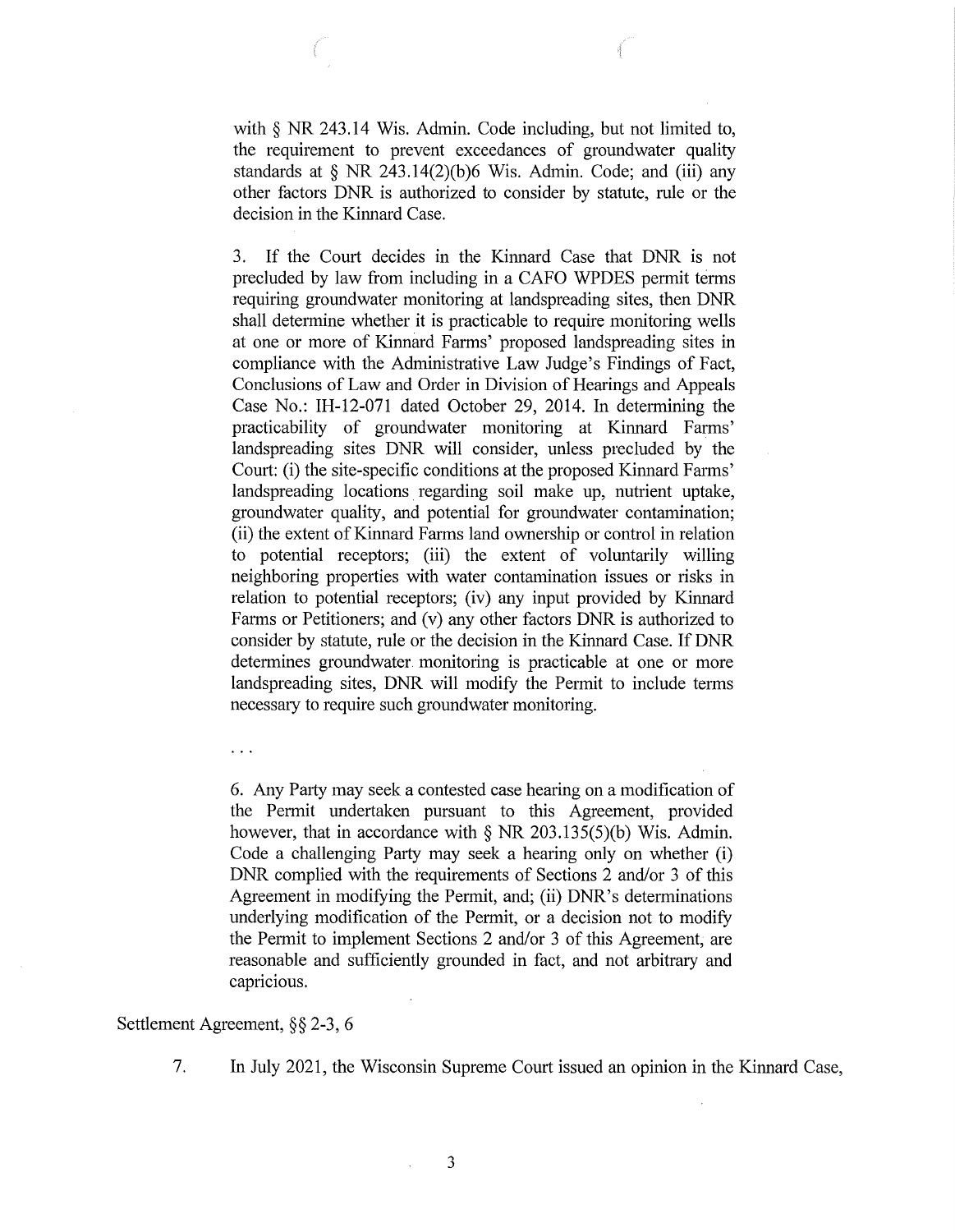holding that DNR "had the explicit authority to impose both [an] animal unit maximum and off-site groundwater monitoring conditions" in the Original Permit. *See Clean Wisconsin v. DNR,* 2021 WI  $71.$  12.

8. On December 3, 2022, DNR issued a draft permit modification pursuant to the terms of the Settlement Agreement (the "Draft Modified Permit"). A copy of the Permit Fact Sheet for the Draft Modified Permit containing proposed terms and conditions of such modification is attached as Exhibit B.

9. On January 25, 2022, Petitioner filed comments on the Draft Modified Permit.

10. On March 25, 2022, DNR issued the Modified Permit. A copy of the Department's Notice of Final Determination ("NOFD") and Permit Fact Sheet are attached hereto as Exhibit C and Exhibit D, respectively.

11. In response to comments filed by the public, DNR changed the terms and conditions of the Draft Modified Permit by adding specific terms and conditions that were not included in the Draft Modified Permit and with respect to which Petitioner had no opportunity to provide comments prior to the issuance of the Modified Permit.

## **III. PETITIONER REQUESTS REVIEW OF THE FOLLOWING SPECIFIC ISSUES:**

## **A. The animal unit maximum of 11,369 animal units was not established in accordance with Section 2 of the Settlement Agreement and is unreasonable, arbitrary and capricious, and not supported by an adequate factual basis.**

12. Section 1.1.1 of the Modified Permit establishes an animal unit maximum of 11,369 animal units.

13. An animal unit maximum of 11,369 equates to 7,950 dairy cows, which is Petitioner's current herd size. Therefore, under the Modified Permit, Petitioner has no ability to increase its herd size above 7,950 dairy cows.

14. Section 2 of the Settlement Agreement states, in relevant part: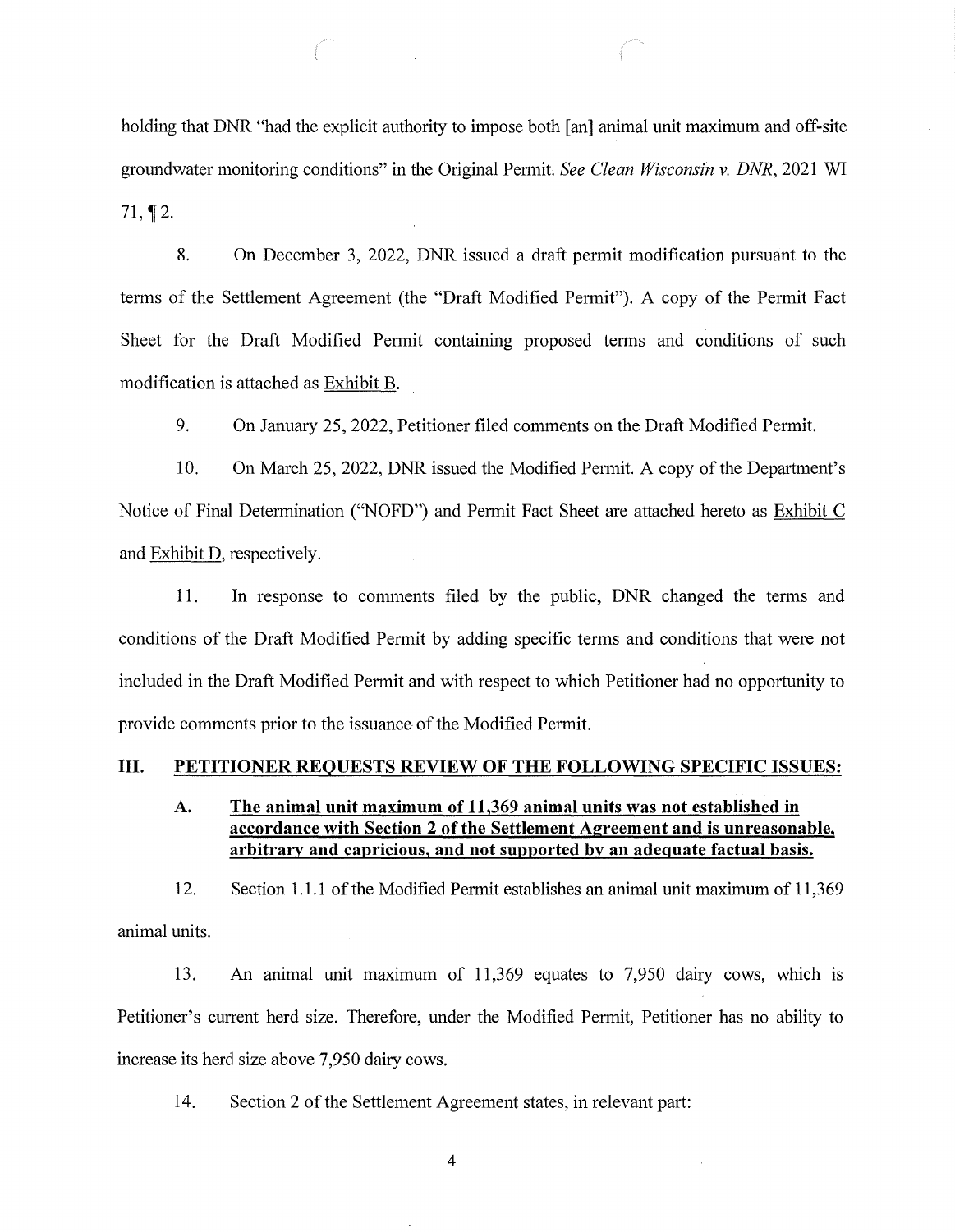In determining the appropriate animal unit limit, DNR will consider, unless precluded by the Court: (i) the Kinnard Farms' capacity to store manure in compliance with the 180 day requirement in §§ NR 243.14(9), .15(3) & .17(3) Wis. Admin. Code; (ii) the Kinnard Farms' capacity to landspread manure in compliance with § NR 243.14 Wis. Admin. Code including, but not limited to, the requirement to prevent exceedances of groundwater quality standards at§ NR 243.14(2)(b)6 Wis. Admin. Code; and (iii) any other factors DNR is authorized to consider by statute, rule or the decision in the Kinnard Case.

15. Petitioner submitted to the Department a projected number of animal units which represents its "foreseeable maximum level of discharge" in accordance with s. 283.31(5). The Petitioner's proposed animal unit maximum of 21,450 of animal units was included in the Draft Modified Permit. *See* Exhibit B at 1-2.

16. In response to Section 2 of the Settlement Agreement, Petitioner determined its proposed animal unit maximum based on the two enumerated factors-namely, its capacity to store and land spread manure in compliance with ch. NR 243, Wis. Admin. Code.

17. More specifically, based on its current storage capacity, Petitioner determined that it could store manure and process wastewater from 21,450 animal units and remain in compliance with the 180-day storage requirement. Petitioner submitted calculations supporting this conclusion, and the same were included in the attachments to the Permit Fact Sheet for the Draft Modified Permit. *See* Exhibit B.

18. During the public comment period, Petitioner commented in support of the proposed animal unit maximum of 21,450 animal units.

19. DNR issued the Modified Permit with an animal unit maximum of 11,369 units, stating that "[m]anure and process wastewater volume generated by 11,369 animal units is the permittee's foreseeable maximum level of discharge in accordance with s. 283.31(5)."

20. An animal unit maximum of 11,369 animal units provides Petitioner with no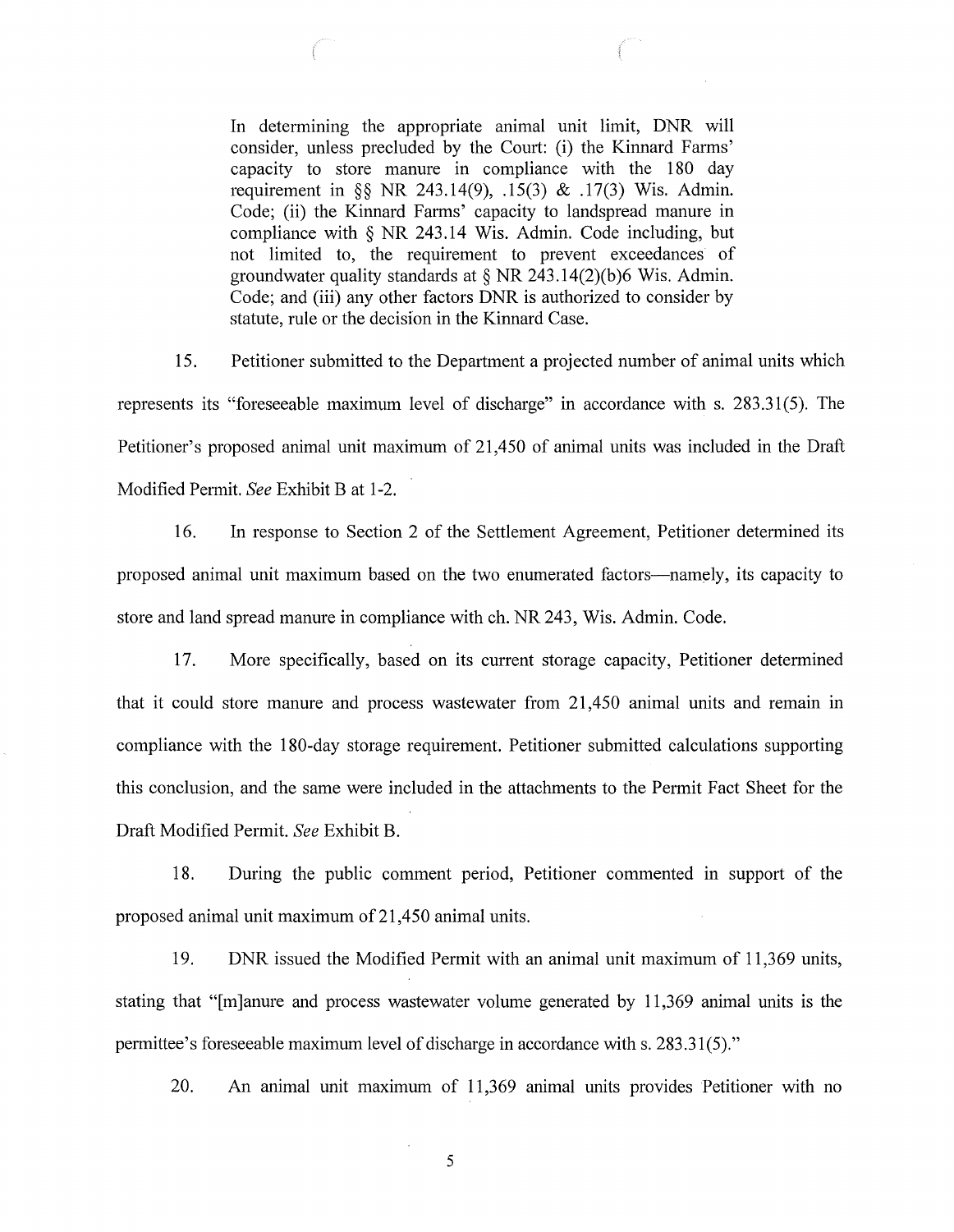flexibility to accommodate seasonal or temporary fluctuations in herd size that are a normal and expected consequence of dairy farming.

21. An animal unit maximum of 11,369 animal units bears no relationship to the storage and landspreading capacity of Petitioner.

22. The animal unit maximum of 11,369 animal units was not established in accordance with Section 2 of the Settlement Agreement and is unreasonable, arbitrary and capricious.

# **B. DNR's determination that groundwater monitoring of land application sites is practicable is unreasonable, arbitrary and capricious, and not supported by an adequate factual basis.**

23. Sections 2.1.2 and 3 .10 require Petitioner to propose a groundwater monitoring plan and, upon Department approval of the same, implement groundwater monitoring at two land application sites.

24. Section 3 of the Settlement Agreement requires DNR to "determine whether it is practicable to require monitoring wells at one or more of Kinnard Farms' proposed landspreading sites" if the Court in the Kinnard Case concludes that DNR has the legal authority to require such monitoring.

25. As noted above, the Wisconsin Supreme Court held in the Kinnard Case that DNR has legal authority to require groundwater monitoring at land application sites in WPDES permits, thereby requiring DNR to determine the practicability of such monitoring pursuant to the Settlement Agreement.

26. Groundwater monitoring at Petitioners' land application sites is impracticable because it will not produce reliable, probative, or actionable data that will assure Petitioners' land application activities comply with effluent limitations contained in the Modified Permit and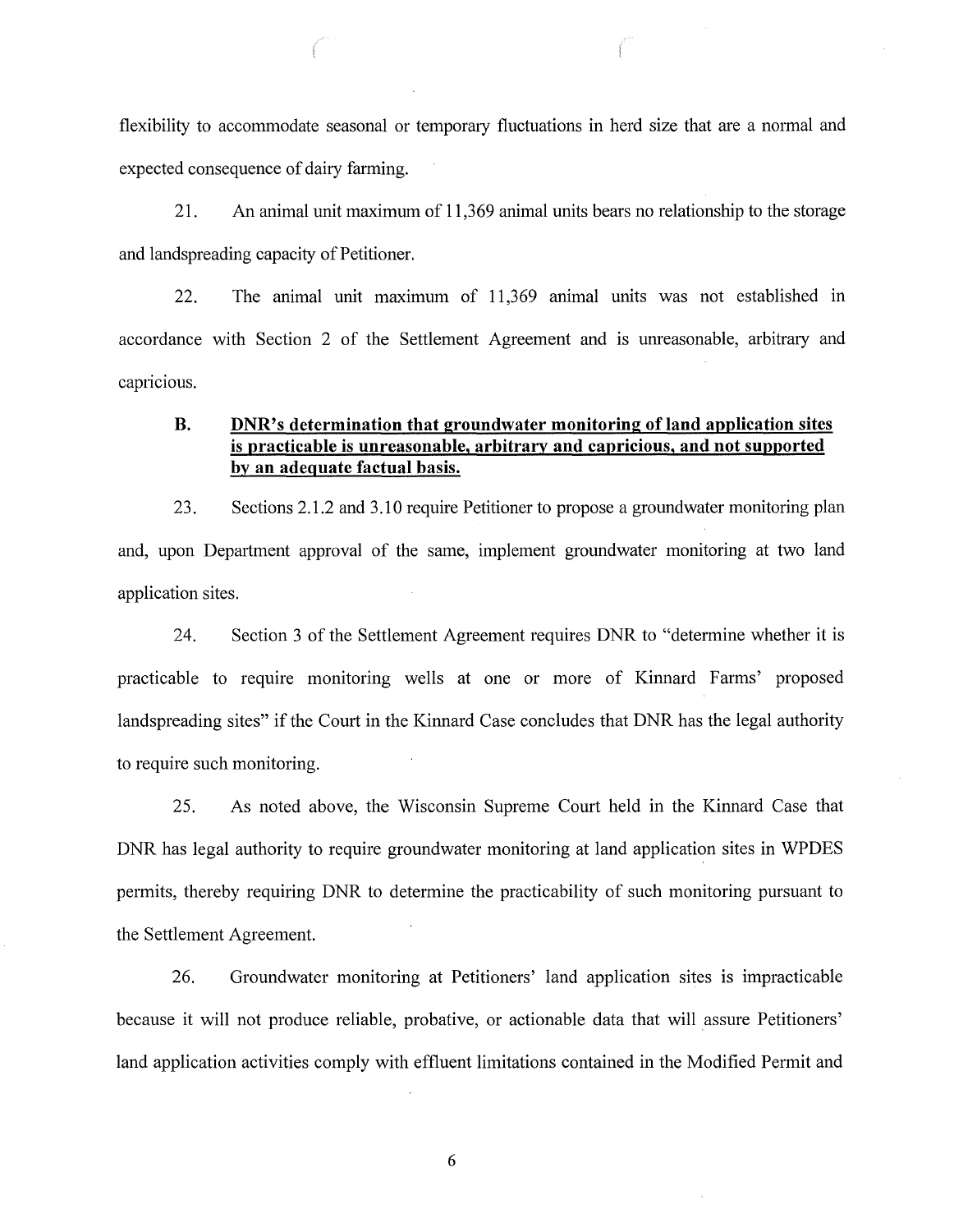Chapter NR 140 groundwater standards.

27. Petitioner submitted "input" on the Department's decision on this issue pursuant to Section 3 of the Settlement Agreement and comments during the public comment period. Petitioner's input and comments opposed groundwater monitoring at land application sites argued that such monitoring is impracticable.

28. The Department's determination that monitoring of land application sites is practicable is unreasonable and arbitrary and capricious, and not supported by an adequate factual basis.

# **C. If groundwater monitoring of land application sites is required, a default monthly sampling frequency in Phase 2 is unreasonable, arbitrary and capricious, unnecessary, and not supported by an adequate factual basis.**

29. Section 2.1.2 specifies a monthly sampling frequency for most groundwater parameters in Phase 1. That section further specifies that "[ m ]onthly samples shall be collected for all wells, unless a different frequency is agreed upon in the Phase 2 Groundwater Monitoring Plan."

30. Accordingly, the Modified Permit presumes that monthly monitoring will continue to be necessary in Phase 2, with the burden placed on the permittee to demonstrate to the Department's satisfaction that this heightened frequency of monitoring is no longer necessary in Phase 2.

31. Petitioner submitted comments during the public comment period arguing that a presumption of monthly sampling was inappropriate, and that only quarterly sampling should be required in Phase 2.

32. The Modified Permit's presumption in favor of monthly monitoring in the absence of Phase 1 data suggesting that monitoring at such a frequency is necessary is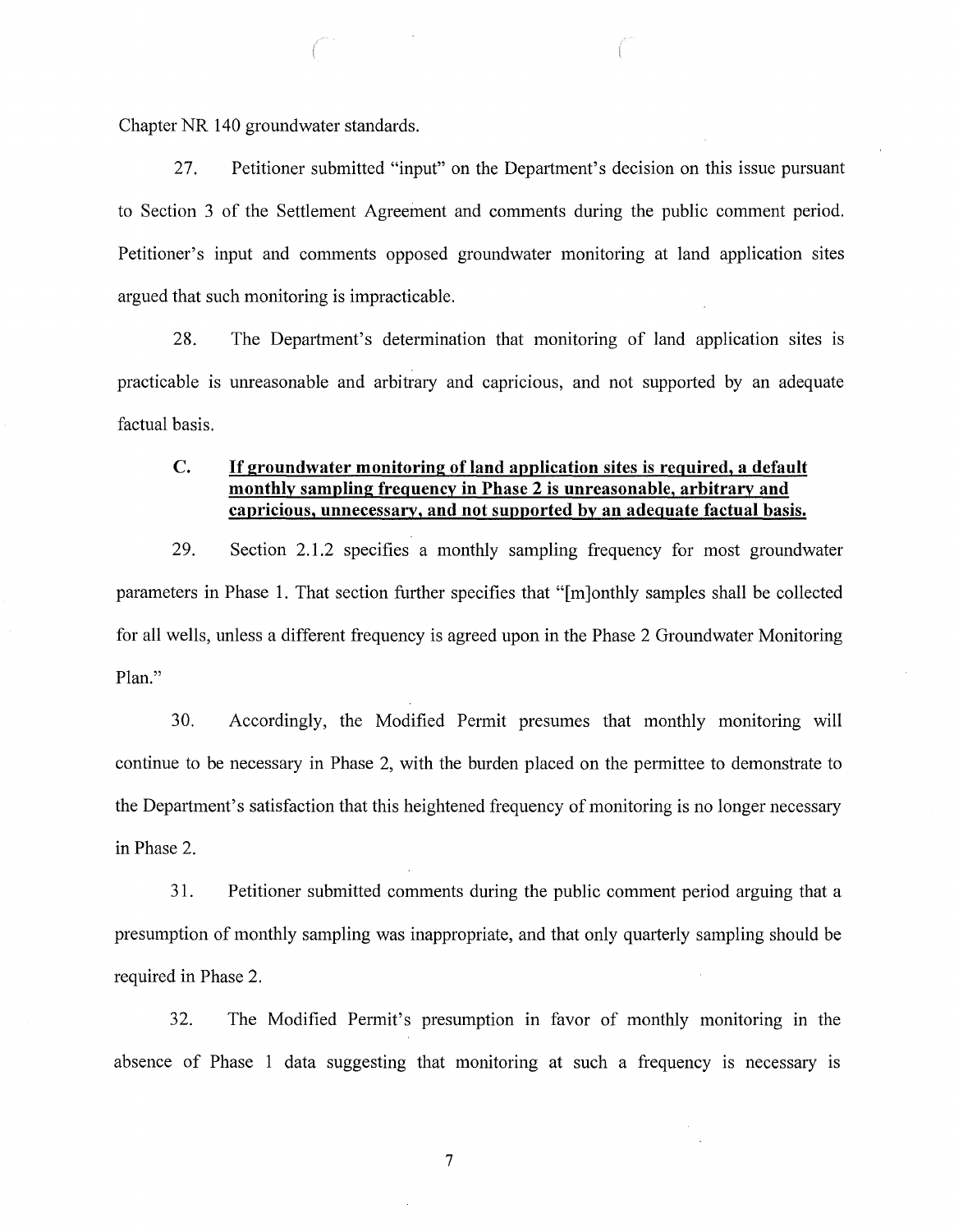unreasonable, arbitrary and capricious, and not supported by an adequate factual basis.

#### **D. If groundwater monitoring of land application sites is required, requiring "recharge-triggered" sampling is unreasonable, arbitrary and capricious, unnecessary, and not supported by an adequate factual basis.**

33. Section 2.1.2 of the Modified Permit specifies that sampling of groundwater monitoring wells shall be conducted within 24 hours of a "recharge event," if a recharge event actually occurs during the month. If no recharge event occurs in a particular month, sampling for the month is still required.

34. Section 3.10 of the Modified Permit requires the Phase 1 groundwater monitoring plan to "include a procedure for identifying recharge events to initiate recharge-triggered sampling."

35. These permit requirements were not included in the Draft Modified Permit so Petitioner has had no opportunity to be heard on the practicability, reasonableness, or necessity of the "recharge-triggered" monitoring requirements.

36. The stated purpose of Phase 1 groundwater monitoring is to "establish site groundwater quality and groundwater flow direction." Likewise, the Modified Permit requires Petitioner to include in the Phase 2 groundwater monitoring plan "detailed site characterization based on data collected during Phase 1, a summary of groundwater flow direction and seasonal variability . . . ."

3 7. Recharge-triggered sampling is not necessary to achieve these ends and could distort sampling data based on variability in recharge-triggered sampling frequency. For example, if a recharge event triggers sampling at the beginning of one month, but not until the end of the following month, there could be a potential eight-week gap in sampling results.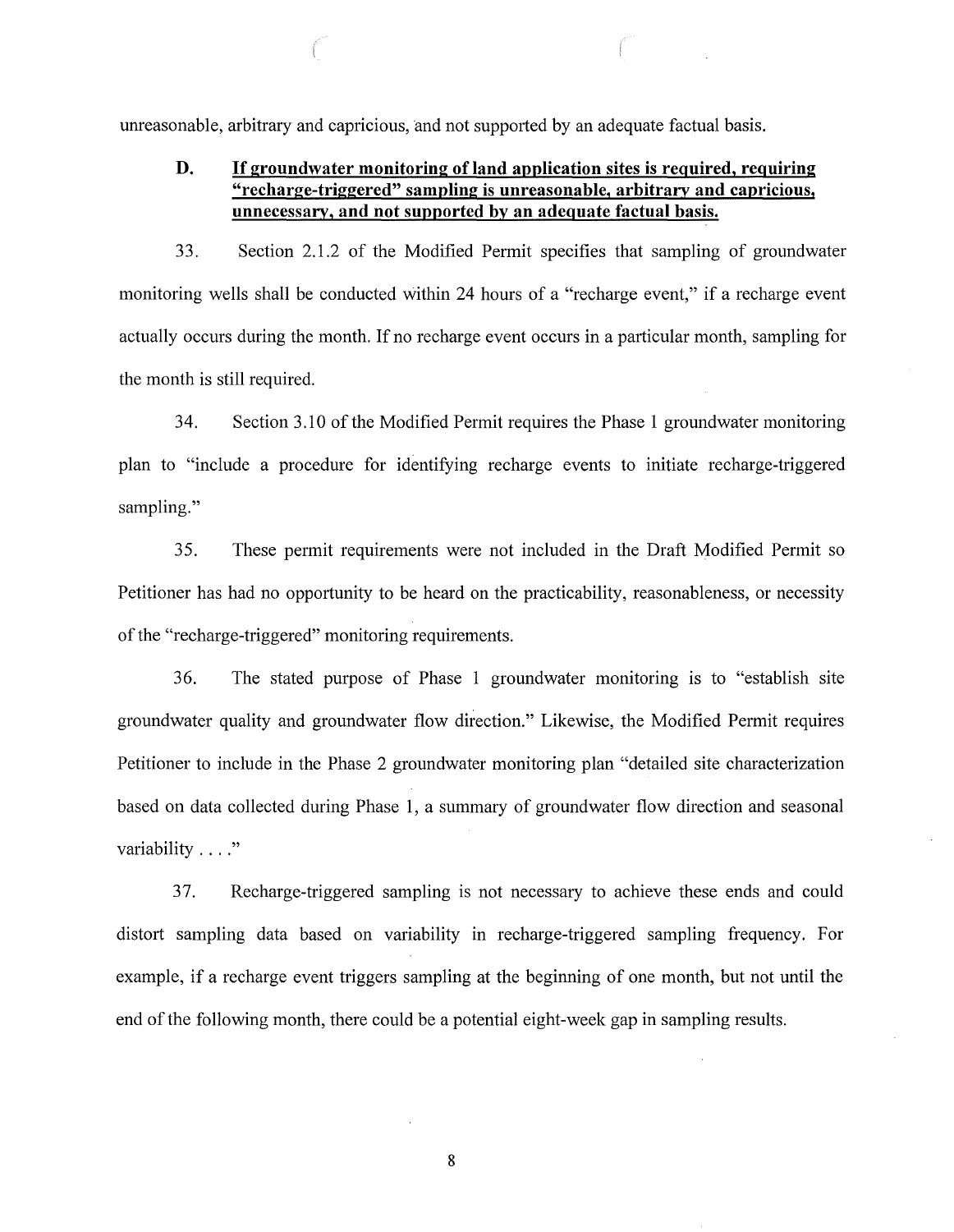38. For these reasons, requiring recharge-triggered sampling in Phase 1 is unreasonable, arbitrary and capricious, unnecessary, and not supported by an adequate factual basis.

#### **E. If groundwater monitoring of land application sites is required, requiring "recharge-initiated" sampling to be completed within 24 hours of a designated "recharge event" is unreasonable, unnecessary, and not supported by an adequate factual basis.**

39. Section 2.1.2 of the Modified Permit specifies that sampling of groundwater monitoring wells shall be conducted within 24 hours of a "recharge event," if a recharge event actually occurs during the month. If no recharge event occurs in a particular month, sampling for the month is still required.

40. Requiring sampling of groundwater monitoring wells within 24 hours of a recharge event is unreasonable and unnecessary because it is infeasible.

41. In the case of its cunent production area (on-site) groundwater monitoring wells, Petitioner must arrange for qualified personnel and sampling equipment to be available to it several days or even weeks in advance of the proposed actual sampling. The same would be true of any additional groundwater monitoring wells.

42. Contracted personnel who complete groundwater monitoring may not be available on 24 hours' notice to conduct sampling. Consider, for example, a recharge event that is triggered on the eve of a holiday or weekend. Qualified personnel would need to be available for dispatch on the day of the holiday or weekend in order to complete sampling in a timely manner under the permit. This is infeasible and unreasonable.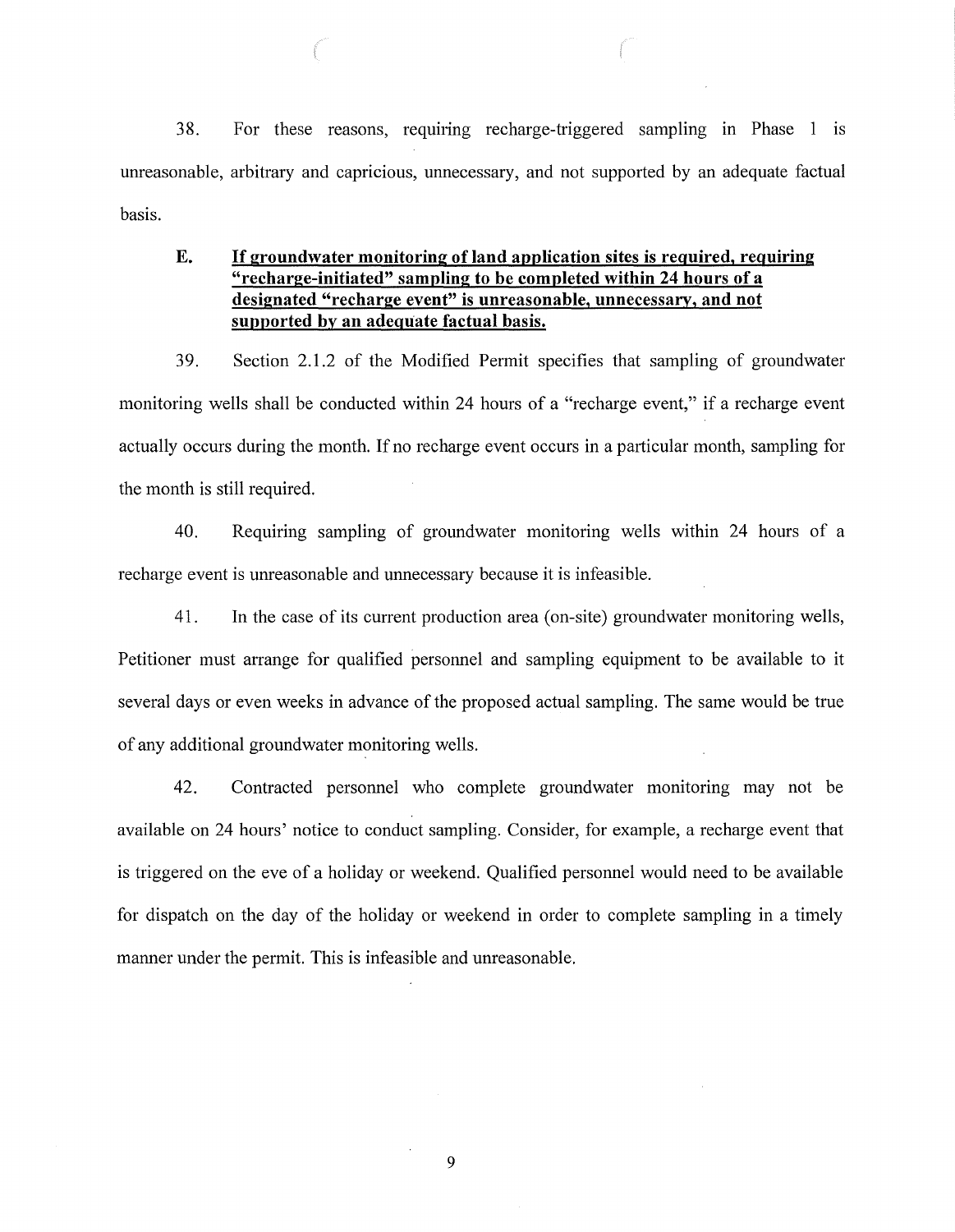43. Consider also, for example, the potential that no designated recharge event occurs within the first 30 days of a 31-day month. Under the terms of the Modified Permit, Petitioner must be prepared to conduct sampling on the final day of the month-even if the final day of the month falls on a weekend or holiday—in order to avoid violating the terms of the Modified Permit by failing to conduct required sampling during that month. This is also infeasible and umeasonable.

44. Even if personnel could be made available on 24 hours' notice, there is no guarantee that equipment needed for personnel to complete sampling would be available for use within the same timeframe. In certain cases, personnel who complete groundwater sampling for Petitioner rent equipment. This equipment must be reserved in advance of the date on which it is needed.

45. Even if sampling can be feasibly completed on a weekend or holiday, accredited laboratories may not be open and available to process samples. This could lead to a delay that ultimately causes the groundwater samples to exceed allowable holding times, thus invalidating sampling results and potentially subjecting the permittee to noncompliance for failure to complete sampling in accordance with the Modified Permit.

46. The Department has offered no explanation for why recharge-triggered sampling, if it is required, cannot be completed on a less restrictive basis, such as within 7 days of a recharge event.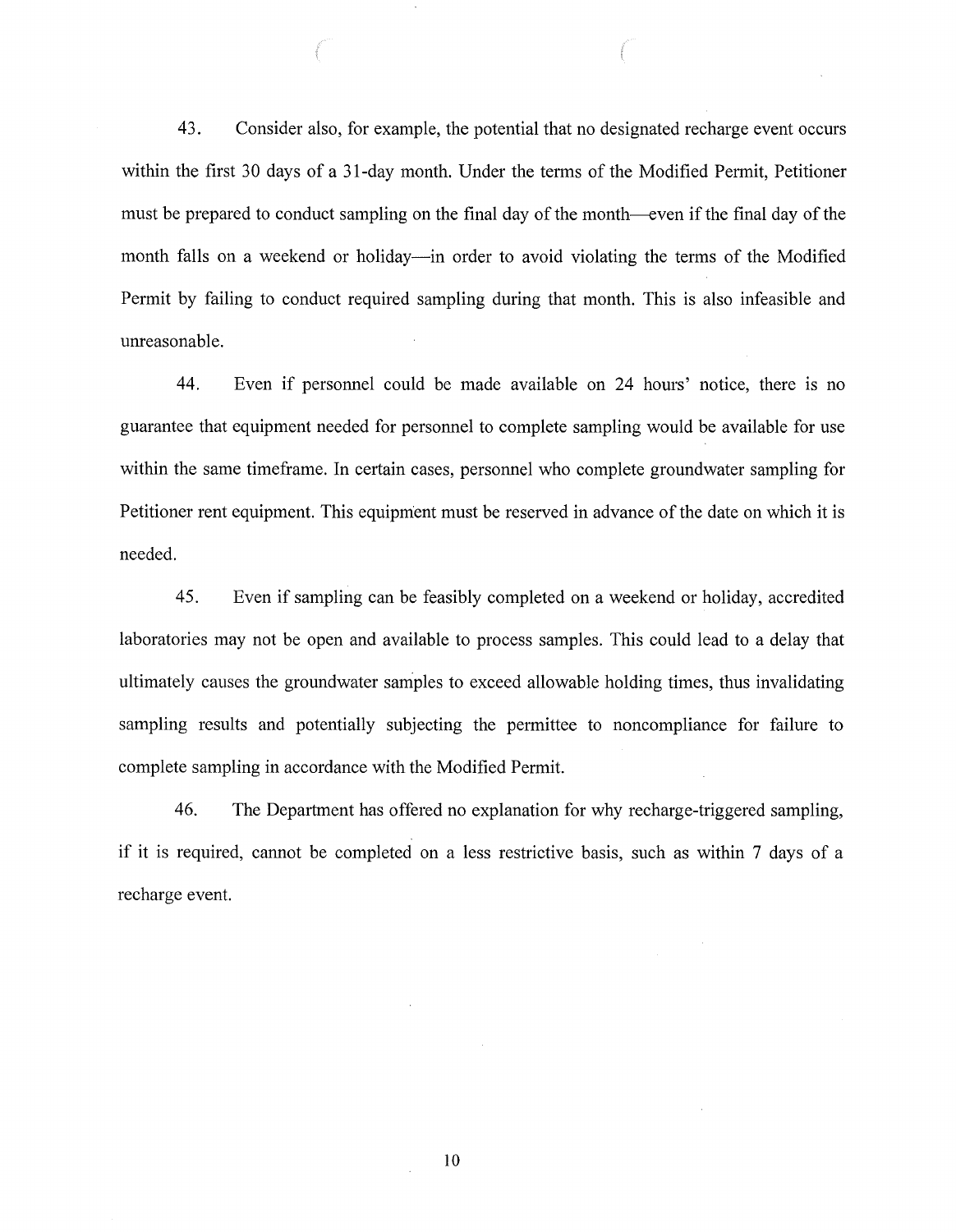47. The restrictive and infeasible 24-hour timeline for completing recharge-triggered sampling in the Modified Permit subjects Petitioner to permit noncompliance if it cannot arrange for sampling of several off-site groundwater monitoring wells to take place within 24 hours of a recharge-triggered sampling event. The 24-hour timeline for recharge-triggered sampling is therefore arbitrary, capricious, not reasonable, necessary, or supported by an adequate factual basis.

## **F. If groundwater monitoring of land application sites is required, monitoring two sites {instead of one) at the outset is unreasonable, arbitrary and capricious, unnecessary, and not supported by an adequate factual basis.**

48. Section 3 .10 of the Modified Permit requires the permittee to submit a Phase 1 groundwater monitoring plan that "outlines the permittee's design for monitoring at least two land application sites" with well installation to occur within 90 days of the Department's approval of such groundwater monitoring plan.

49. Section 3 of the Settlement Agreement requires DNR to "determine whether it is practicable to require monitoring wells at one or more of Kinnard Farms' proposed landspreading sites" if the Court in the Kinnard Case concludes that DNR has the legal authority to require such monitoring.

50. As noted above, the Wisconsin Supreme Court held in the Kinnard Case that DNR has legal authority to require groundwater monitoring at land application sites in WPDES permits, thereby requiring DNR to determine the practicability of such monitoring pursuant to the Settlement Agreement.

51. The Draft Modified Permit proposed monitoring at one land application site.

52. Groundwater monitoring at Petitioners' land application sites is impracticable because it will not produce reliable, probative, or actionable data that can assure Petitioners' land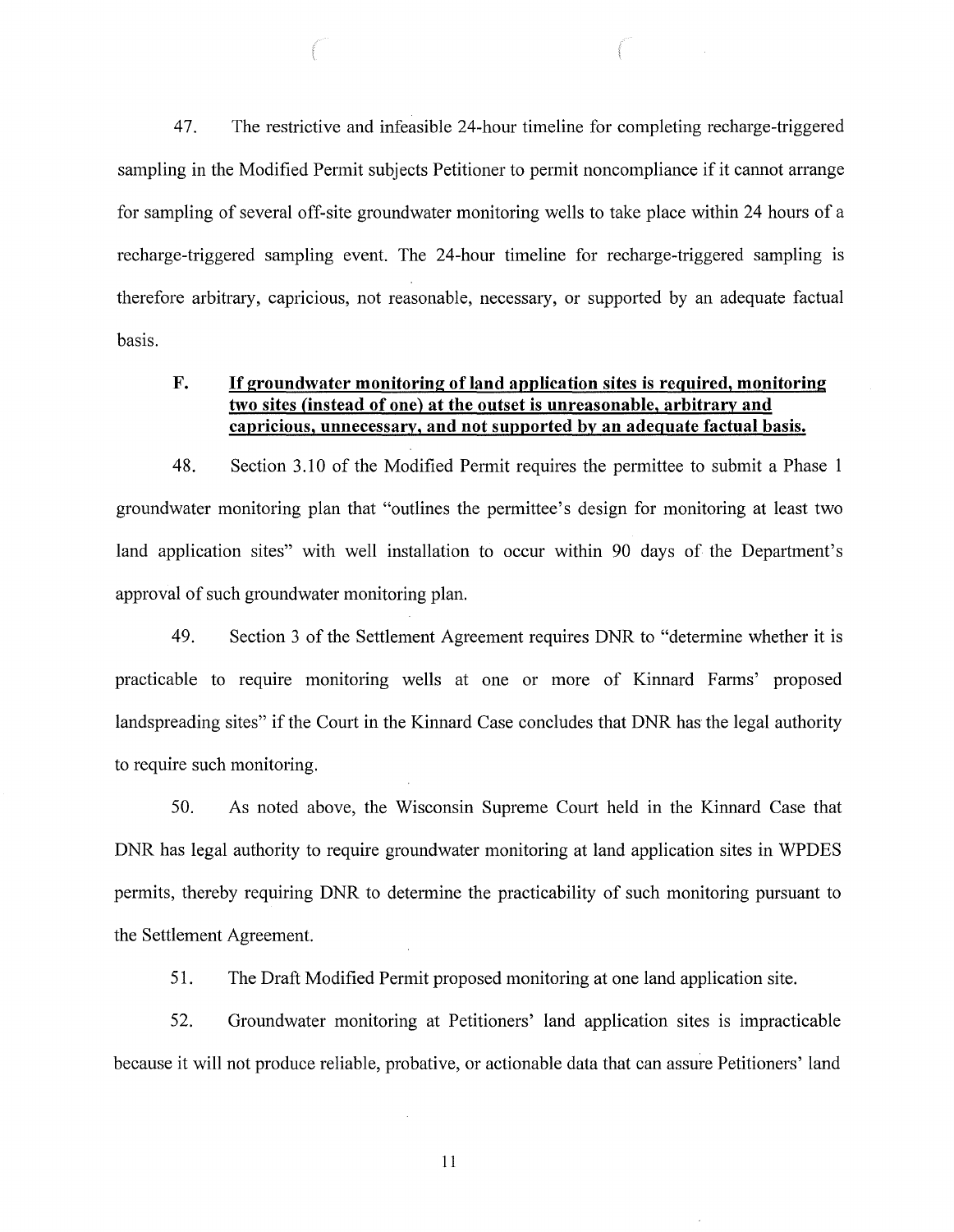application activities comply with effluent limitations contained in the Modified Permit and Chapter NR 140 groundwater standards.

53. In light of such impracticability, monitoring of two land application sites at the outset of any monitoring (if it is to be required in the first instance) is umeasonable, arbitrary and capricious, unnecessary, and not supported by an adequate factual basis.

54. Petitioner submitted input pursuant to Section 3 of the Settlement Agreement and comments during the public comment period opposing groundwater monitoring at land application sites and arguing that such monitoring is impracticable. Because monitoring two land application sites was not proposed in the Draft Modified Permit, Petitioner has had no opportunity to be heard on the practicability, reasonableness, or necessity of monitoring two sites, instead of one, at the outset of any required off-site groundwater monitoring.

## **G. The Department imposed unreasonable, arbitrary and capricious deadlines for submission of Phase 1 and Phase 2 groundwater monitoring plans.**

5 5. Section 3 .10 requires Petitioner to submit a Phase 1 groundwater monitoring plan by May 25, 2022, merely 60 days after the Modified Permit was issued.

56. Among other things, the Phase 1 plan must outline the permittee's design for monitoring at least two land application sites with shallow depth to bedrock, be appropriate for the geology and hydrogeology of the site, contain a procedure for identifying recharge events to initiate recharge-triggered sampling, and include plans and specifications for installation of Chapter NR 141-compliant groundwater monitoring wells. Development of such a plan is a complex and significant undertaking.

57. Section 3 .10 further requires that a Phase 2 groundwater monitoring plan be submitted to the Department within 60 days of collecting the eighth monthly sample resulting from monitoring under the Phase 1 groundwater monitoring plan.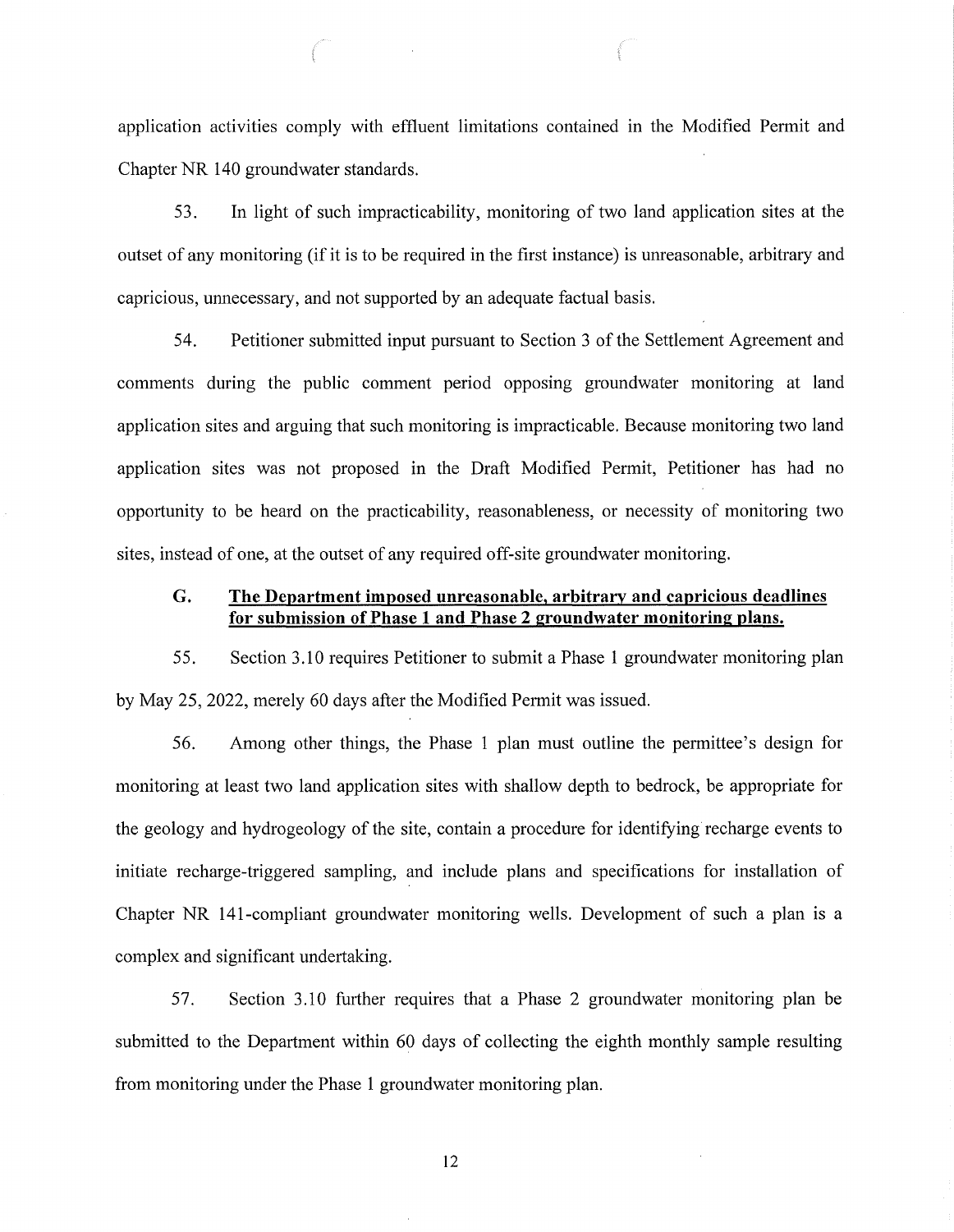58. Among other things, the Phase 2 groundwater monitoring must include a detailed site characterization based on data collected during Phase 1, summarize groundwater flow direction and seasonal variability, and make recommendations concerning future monitoring.

59. These deadlines are unreasonable, arbitrary and capricious because they do not provide Petitioner with adequate time to develop the relevant groundwater monitoring plan and, in the case of the Phase 2 groundwater monitoring plan, to receive laboratory results, evaluate the data, and formulate conclusions to meet the requirements for a Phase 2 groundwater monitoring plan.

60. Petitioner submitted comments during the public comment period requesting that additional time be provided for the development of both the Phase 1 and Phase 2 groundwater monitoring plans.

# **IV. A HEARING IS WARRANTED ON THE SPECIFIC ISSUES RAISED IN THIS PETITION FOR REVIEW**

# **A. Petitioner commented on all issues prior to the Department's issuance of the Modified Permit or has had no opportunity to do so because the specific issue was not presented in the Draft Modified Permit.**

61. As outlined above, Petitioner adequately raised its concerns to DNR regarding the specific issues presented herein in Sections III.A, III.B, III.C, and III.G. The Department's response to public comments included in the NOFD either did not address the Petitioner's specific comments (in some cases providing only a conclusory response) and/or did not adequately address Petitioner's concerns.

62. Petitioner was provided no opportunity to comment on the specific issues presented herein in Sections III.D-F, inclusive, as the permit terms and conditions at issue in those sections were not presented for public comment in the Draft Modified Permit.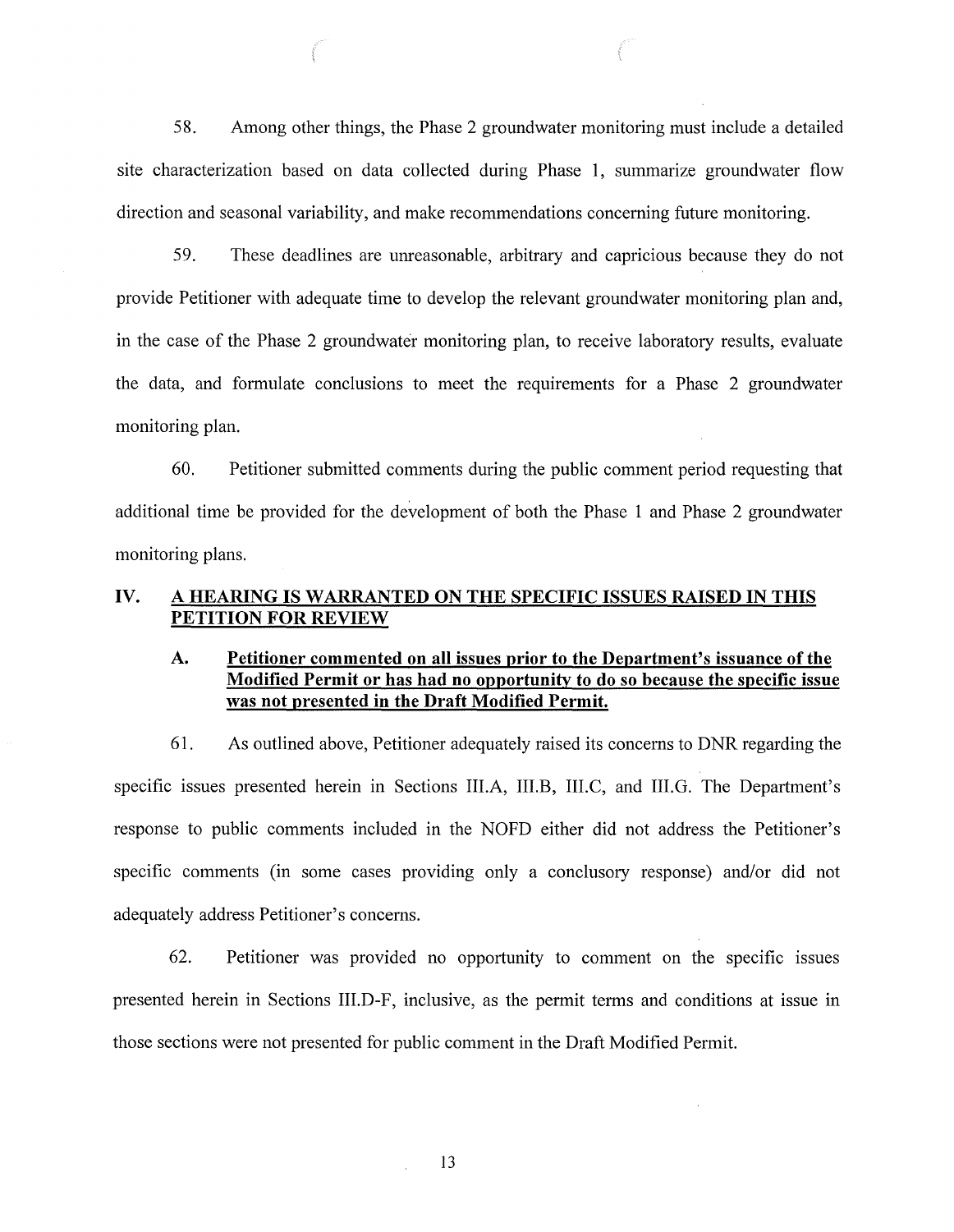63. A hearing is warranted (i) to review the terms and conditions upon which Petitioner commented but did not receive an adequate response and (ii) to provide Petitioner an opportunity to be heard on those specific issues that were not presented for public comment in the Draft Modified Permit.

# **B. The Department failed to comply with Section 2 of the Settlement Agreement.**

64. As set forth in greater detail in Section III.A, the Department failed to utilize the enumerated factors in Section 2 of the Settlement Agreement to determine the animal unit maximum to be included in the Modified Permit.

65. In accordance with Section 6 of the Settlement Agreement, a hearing is warranted to review the Department's failure to comply with Section 2 of the Settlement Agreement.

# **C. The Department included terms and conditions which are unreasonable, unnecessary, arbitrary and capricious, or not supported by an adequate factual basis in the Modified Permit.**

66. As set forth in greater detail in Sections III.A-G, inclusive, the Department included terms and conditions which are unreasonable, unnecessary, arbitrary and capricious, and/or not supported by an adequate factual basis in the Modified Permit.

67. In accordance with Section 6 of the Settlement Agreement and Wis. Stat. § 283.63, a hearing is warranted to review whether the provisions of Sections 1.1.1, 2.1.2, and 3 .10 are reasonable, necessary, not arbitrary and capricious, and supported by an adequate factual basis.

# **III. RELIEF REQUESTED**

WHEREFORE, on the basis of the foregoing, Petitioner respectfully requests, pursuant to Wis. Stat. § 283.63 and Section 6 of the Settlement Agreement, *de nova* review of the Permit conditions contained in Section 1.1.1, 2.1.2, and 3.10 of the Modified Permit.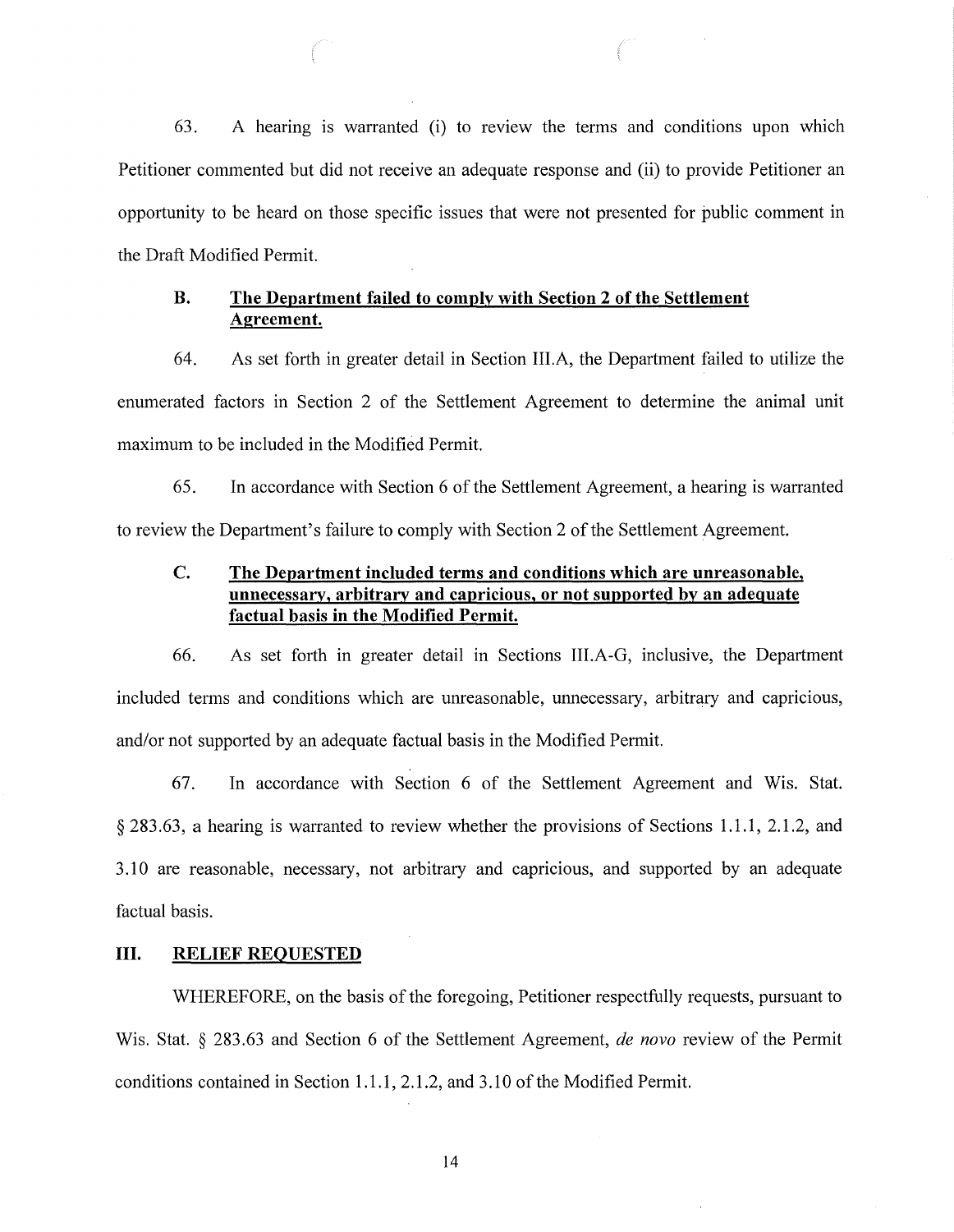Dated this 22nd day of April, 2022.

Respectfully submitted,

## **MICHAEL BEST & FRIEDRICH LLP**

 $\bigcup$ 

Jordan J Hemaidan, SBN 1026993 jjhemaid $\mathbf{a}$ michaelbest.com Taylor T. Fritsch, SBN 1097607 ttfritsch@michaelbest.com One South Pinckney Street, Suite 700 P.O. Box 1806 Madison, Wisconsin 53701-1806 Telephone: 608.257.3501 Facsimile: 608.283.2275

*Attorneys for Petitioner*